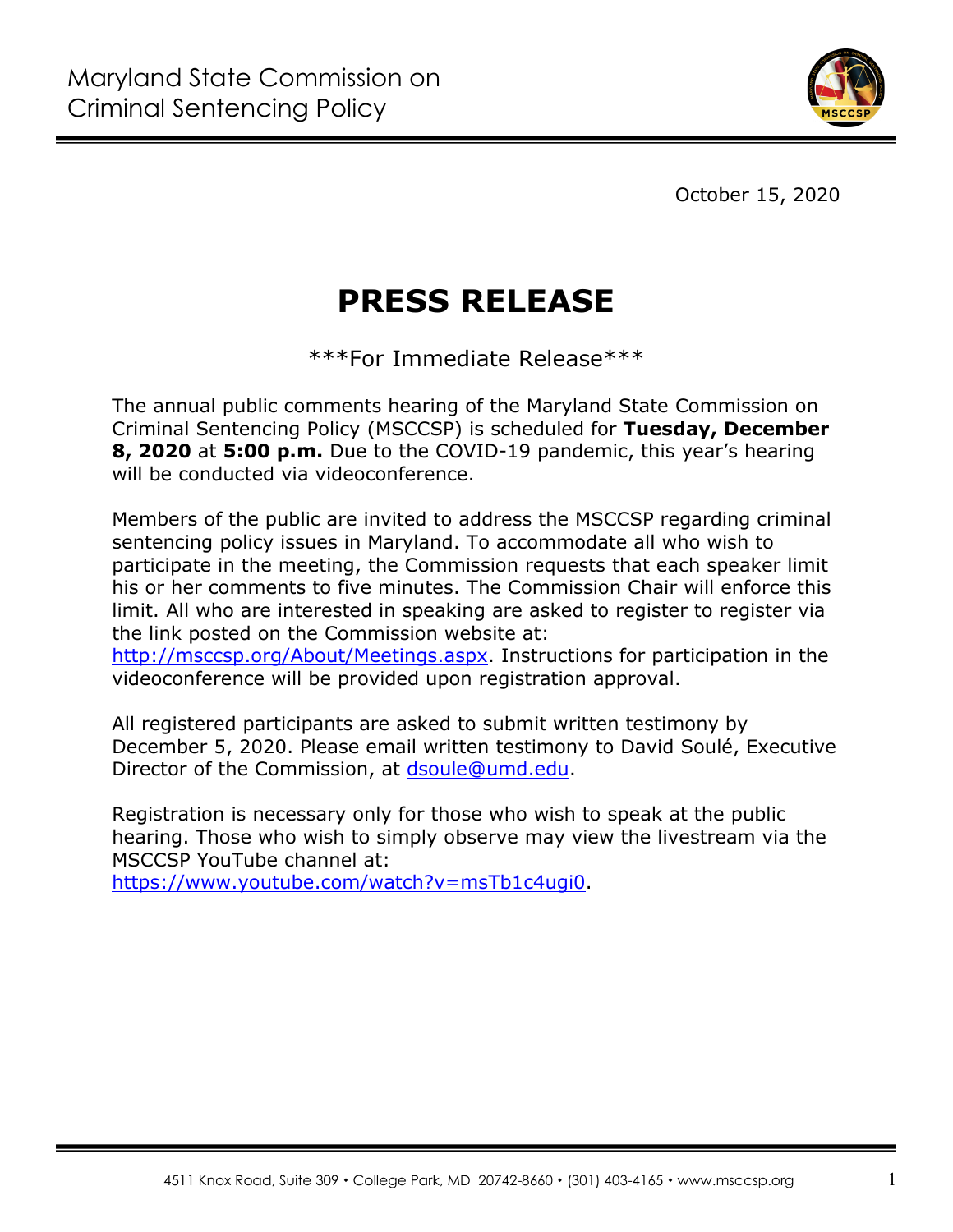

# **Establishment and Charge of the Maryland State Commission on Criminal Sentencing Policy**

The Maryland General Assembly created the Maryland State Commission on Criminal Sentencing Policy (MSCCSP) in May 1999. In July 1999, the MSCCSP formally replaced its predecessor advisory commission, the Maryland Commission on Criminal Sentencing Policy. The governing legislation for the MSCCSP, located in Subtitle 2 of Title 6 of the Criminal Procedure Article of the Code of Maryland (Statutes) sets out six legislative goals for sentencing in Maryland, expressing the General Assembly's intention that:

(1) sentencing should be fair and proportional and that sentencing policies should reduce unwarranted disparity, including any racial disparity, in sentences for criminals who have committed similar crimes and have similar criminal histories;

(2) sentencing policies should help citizens to understand how long a criminal will be confined;

(3) sentencing policies should preserve meaningful judicial discretion and sufficient flexibility to allow individualized sentences;

(4) sentencing guidelines be voluntary;

(5) the priority for the capacity and use of correctional facilities should be the confinement of violent and career criminals; and

(6) sentencing judges in the State should be able to impose the most appropriate criminal penalties, including corrections options programs for appropriate criminals.

The MSCCSP was designed and authorized with the purpose of fulfilling those legislative intentions.

# **MSCCSP Composition**

The MSCCSP is composed of the 19 members. The Chair, the Honorable Brett R. Wilson was appointed by the Governor in September 2019.